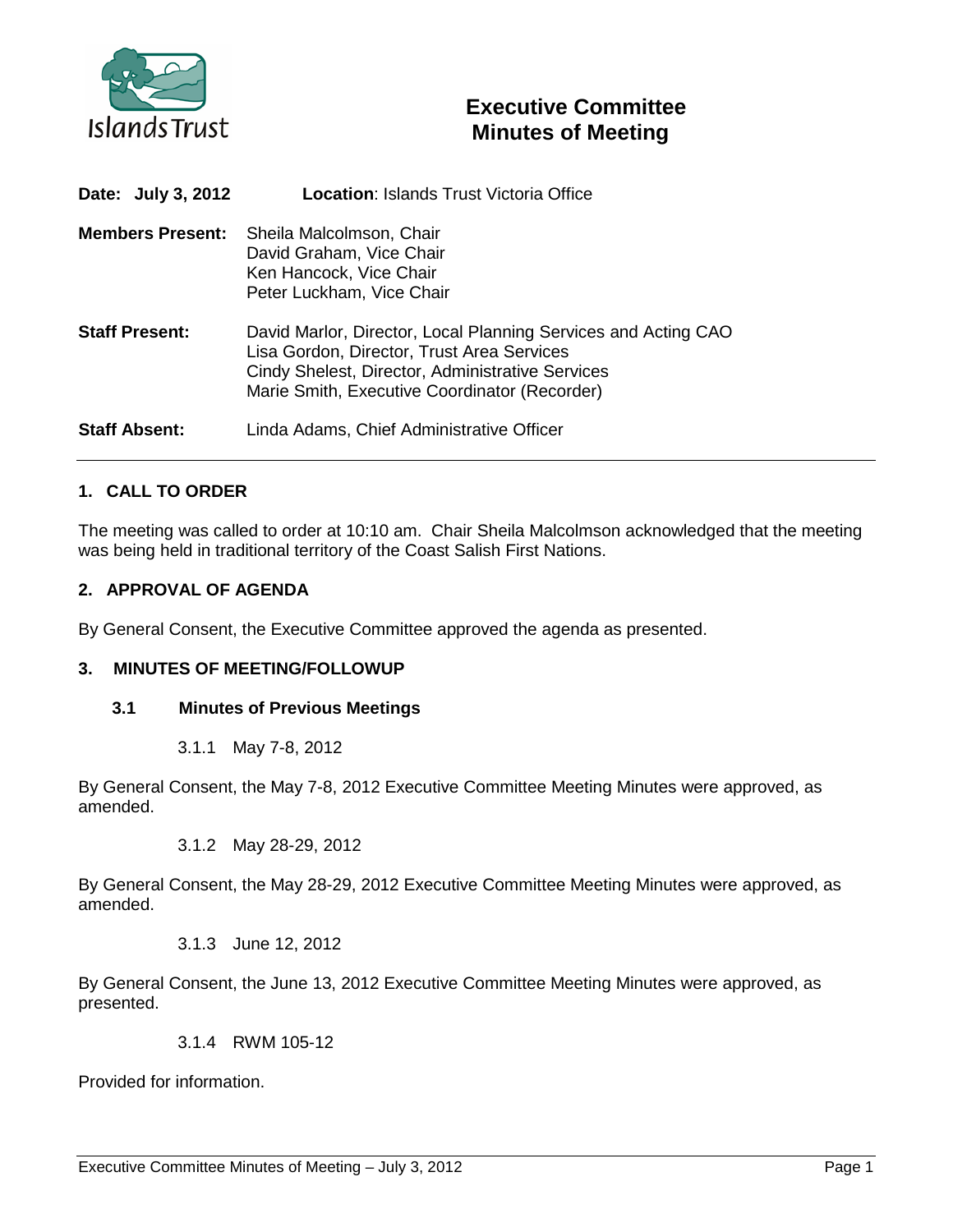# **3.2 Follow-up Action List**

Provided for information.

# **4. TRUST AREA SERVICES** (L. Gordon)

### **4.1 Updates**

4.1.1 Director's Update

Director of Trust Area Services Lisa Gordon updated the Executive Committee on follow up action list items and current activities.

#### **4.2 Other**

4.2.1. Seeking Ministerial Support for Islands Trust Fund's name change

Members reviewed a letter from the Trust Fund Board requesting the Executive Committee's assistance in seeking the provincial government's support of a name change for the Islands Trust Fund to "Islands Trust Conservancy".

It was Moved and Seconded:

That the Executive Committee request staff to prepare a letter for the Chair's signature to the Minister of Community, Sport and Cultural Development requesting changes to the *Islands Trust Act* that will restructure and rename the Islands Trust Fund.

# **CARRIED**

# 4.2.2 Strategic Plan Public Consultation

Executive Committee members reviewed and provided comments on the Strategic Plan Public Consultation process for consideration prior to staff finalizing and posting on the website.

Chair Sheila Malcolmson left the meeting and handed Chair responsibilities to Vice Chair Peter Luckham.

#### 4.2.3 Union of BC Municipalities (UBCM) Presentation Proposal

Members reviewed a oil spill response session proposal for UBCM to consider as part of its upcoming convention program, to be held in Victoria in September.

It was Moved and Seconded:

That the Executive Committee endorse submitting the presentation proposal entitled "Role of Local Government during Spill Response" to the Union of BC Municipalities for consideration as a session at its September 2012 convention.

# **CARRIED**

Chair Sheila Malcolmson returned to the meeting and took over Chair responsibilities.

4.2.4 Town of Gold River re: Protection of Fish Habitat Waterways

Correspondence from the Town of Gold River advising that its Council has requested the federal government to consider abandoning proposed changes to the *Fisheries* Act that could disrupt the protection of fish habitat waterways, was provided for information. Staff advised they will monitor this issue for relevance with the Trust Area as the federal bill is implemented.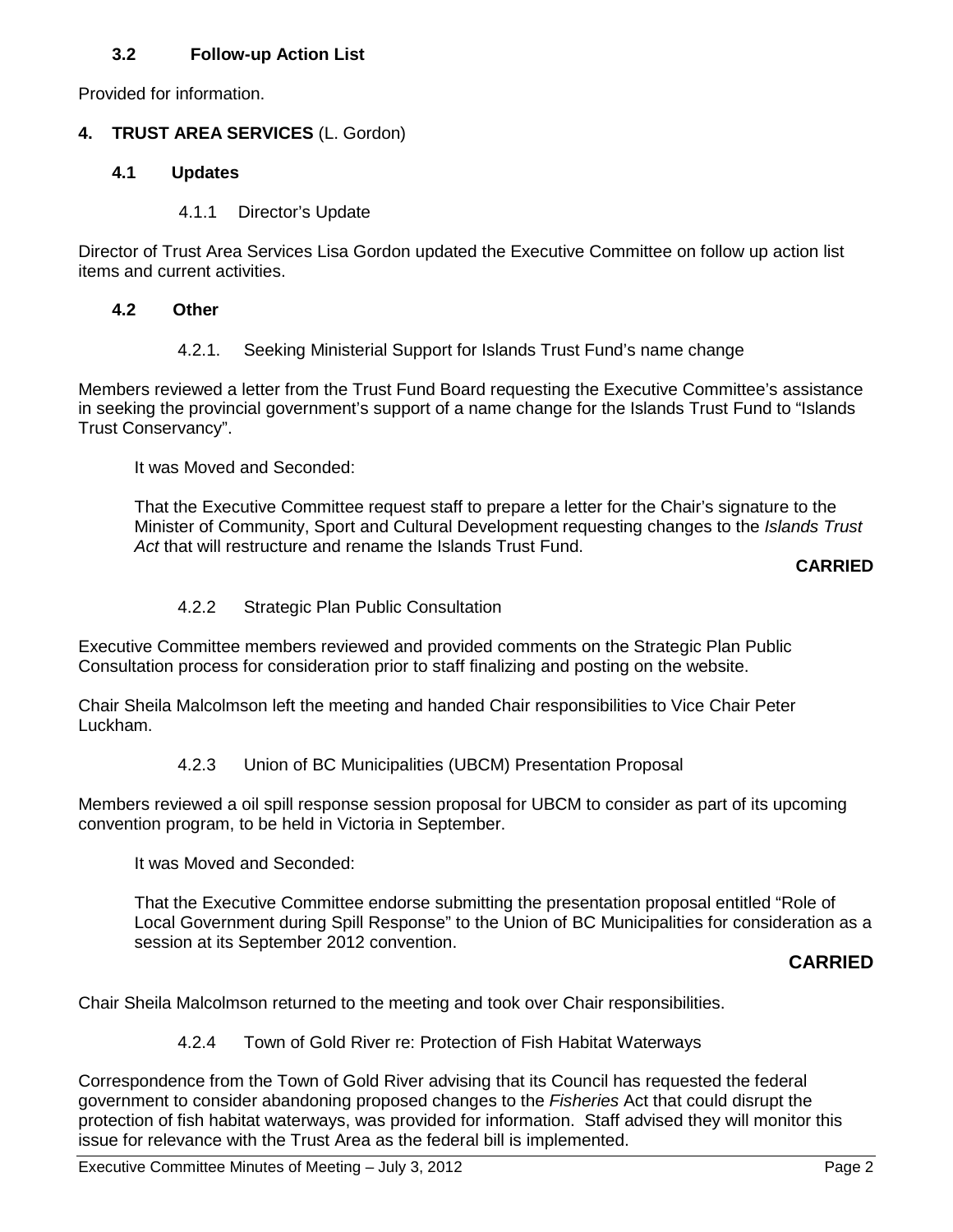# 4.2.5 Trustee Steeves re: First Nations Relations

Members reviewed an email from North Pender Trustee Gary Steeves with recommendations on building First Nations relationships, following the June Council session on this issue. Staff will provided his feedback to the First Nations Working Group consultant and will incorporate as part of the post Working Group summary to Trust Council. Chair Malcolmson advised she has responded directly to Trustee Steeves.

# 4.2.6 Trustee Jones re: Marine Advocacy

Members reviewed an email from South Pender Trustee Mike Jones, with suggestions for marine advocacy that could include first nations involvement, following his attendance at the recent oil spill exercise in Richmond. Staff suggested this could be considered in the Strategic Plan as part of First Nations relationship building. Chair Malcolmson will respond directly to Trustee Jones.

# 4.2.7 Trustee Grove re: Ideas Bank

Members reviewed an email from Salt Spring Trustee Peter Grove supporting the use of the 'PlaceSpeak' system on the Islands Trust website as a public interactive communication tool. Staff noted that PlaceSpeak is being piloted federation wide as part of the Strategic Plan public consultation process. Chair Malcolmson will respond directly to Trustee Grove that if he wants to advance its use at the local trust committee level, that he could propose the idea to the Salt Spring Island Local Trust Committee.

#### 4.2.8 Northern Gateway Project – Community Hearing Schedule

Chair Malcolmson advised that she plans to sign up and attend one of the community hearings in either August or January, as scheduling permits. Staff will provide assistance to summarize work to date on this issue, as required.

### **5. LOCAL PLANNING SERVICES** (D. Marlor)

#### **5.1 Updates**

5.1.1 Director's Update

Director of Local Planning Services David Marlor updated the Executive Committee on follow up action list items and current activities.

#### 5.1.2 Local Trust Committee Chairs Updates

Executive Committee members provided verbal updates on recent activities in their roles as local trust committee chairs. Staff was requested to prepare for a discussion at the next meeting on reframing the effectiveness of the current format.

#### **5.2 Other**

5.2.1 Salt Spring Island LTC Bylaw No. 456 (Kings Lane -LUB Amendment)

This bylaw proposes an amendment to the Salt Spring Island Land Use Bylaw that would rezone 154- 164 Kings Lane from a split commercial/residential (C5/R6) zone to a modified community facility (CF-1 (d)) zone. The rezoning would permit health care facilities, accessory retail sales, and dwelling units located above as a permitted use. The rezoning would also establish new parking criteria for medical clinics.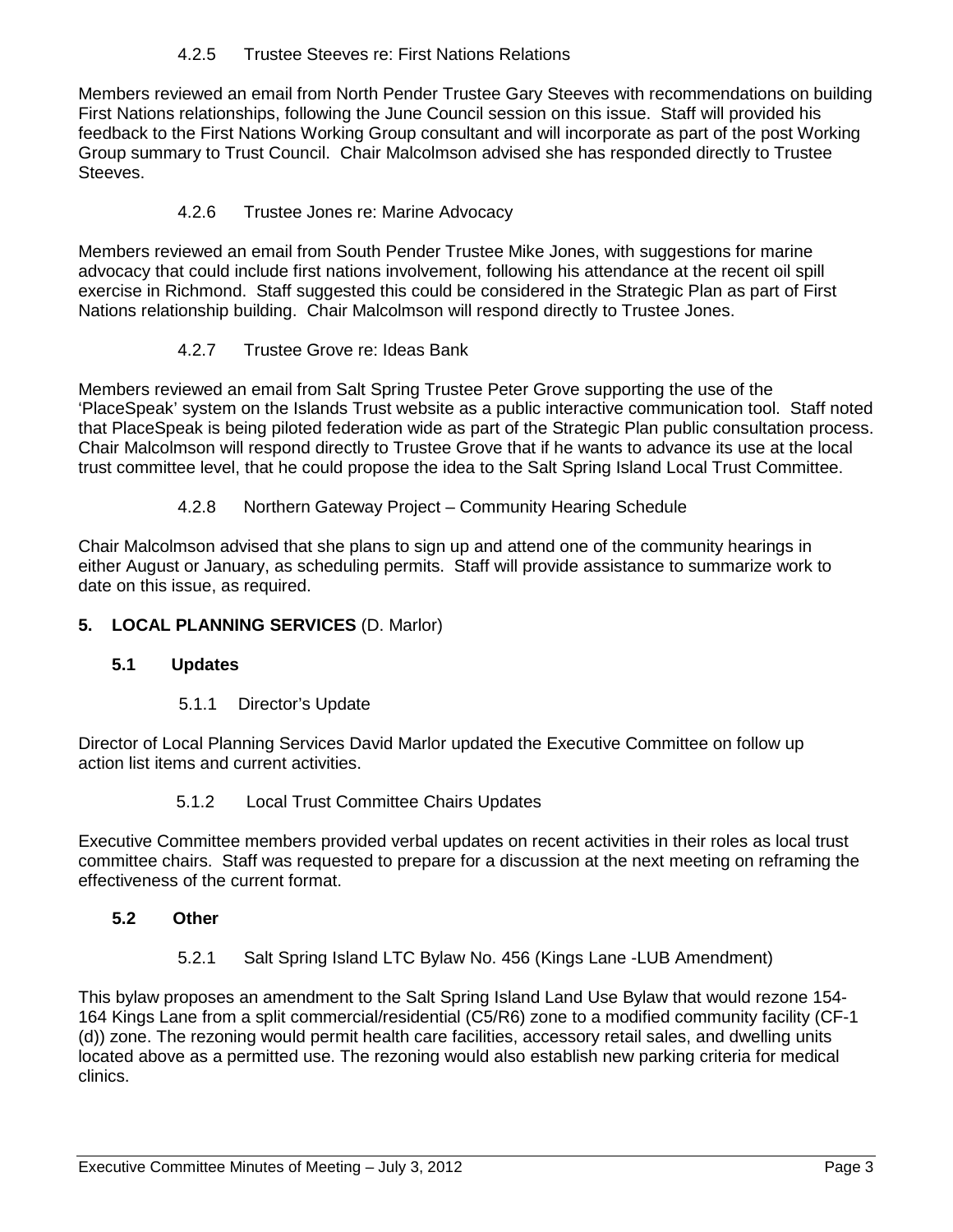It was Moved and Seconded:

That the Executive Committee approve Salt Spring Island Proposed Bylaw No. 456, cited as "Salt Spring Island Land Use Bylaw, 1999, Amendment No. 1, 2012" under Section 24 of the *Islands Trust Act.*

### **CARRIED**

5.2.2 Salt Spring Island LTC Bylaw No. 457 (Slegg Lumber - OCP Amendment)

This bylaw would amend the Salt Spring Island Official Community Plan Bylaw 434 future land use designation from Agriculture (A) to Industrial and Commercial Services (I) and would further amend the Official Community Plan to extend Non-Village Commercial and Industrial (Development Permit Area 2) provisions to the westerly portion of the subject property.

It was Moved and Seconded:

.

That the Executive Committee approve Salt Spring Island Proposed Bylaw 457, cited as "Salt Spring Island Official Community Plan, 2008, Amendment No. 1, 2012" under Section 24 of the *Islands Trust Act.*

# **CARRIED**

5.2.3 Salt Spring Island LTC Bylaw No. 458 (Slegg Lumber - LUB Amendment)

This bylaw would amend the Salt Spring Island Land Use Bylaw 355 to add a new Industrial 1 zone variation (In1(b)) to permit uses of an agricultural produce storage and distribution center, and to change the split zoning designation of the easterly portion of the site from Industrial 3 (In3) and Agriculture 1 (A1) to the new In1(b).

It was Moved and Seconded:

That the Executive Committee approve Salt Spring Island Proposed Bylaw 458, cited as "Salt Spring Island Land Use Bylaw, 1999, Amendment No. 2, 2012" under Section 24 of the *Islands Trust Act.*

# **CARRIED**

5.2.4 Salt Spring Island LTC Bylaw No. 459 (Slegg Lumber - LUB Amendment)

This bylaw would amend the Salt Spring Island Land Use Bylaw 355 to add a new Industrial 1 zone variation (In1(c)) to permit uses of a building supply center with a lot coverage not exceeding 20% of the lot area, and to change the split zoning designation of the westerly portion ofthe site from Industrial 3 (In3) and Agriculture 1 (A1) to the new In1(c).

It was Moved and Seconded:

That the Executive Committee approve Salt Spring Island Proposed Bylaw 459, cited as "Salt Spring Island Land use Bylaw, 1999, Amendment No. 3, 2012" under Section 24 of the *Islands Trust Act.*

# **CARRIED**

#### 5.2.5 Hornby Island LTC Bylaw No. 145 (STVR Regulations - LUB Amendment)

This bylaw would amend the Vacation Home Rental Regulations of the Hornby Island Land Use Bylaw to expand the times of year the use can be in place for properties with two legal dwellings from May – September, to all year. .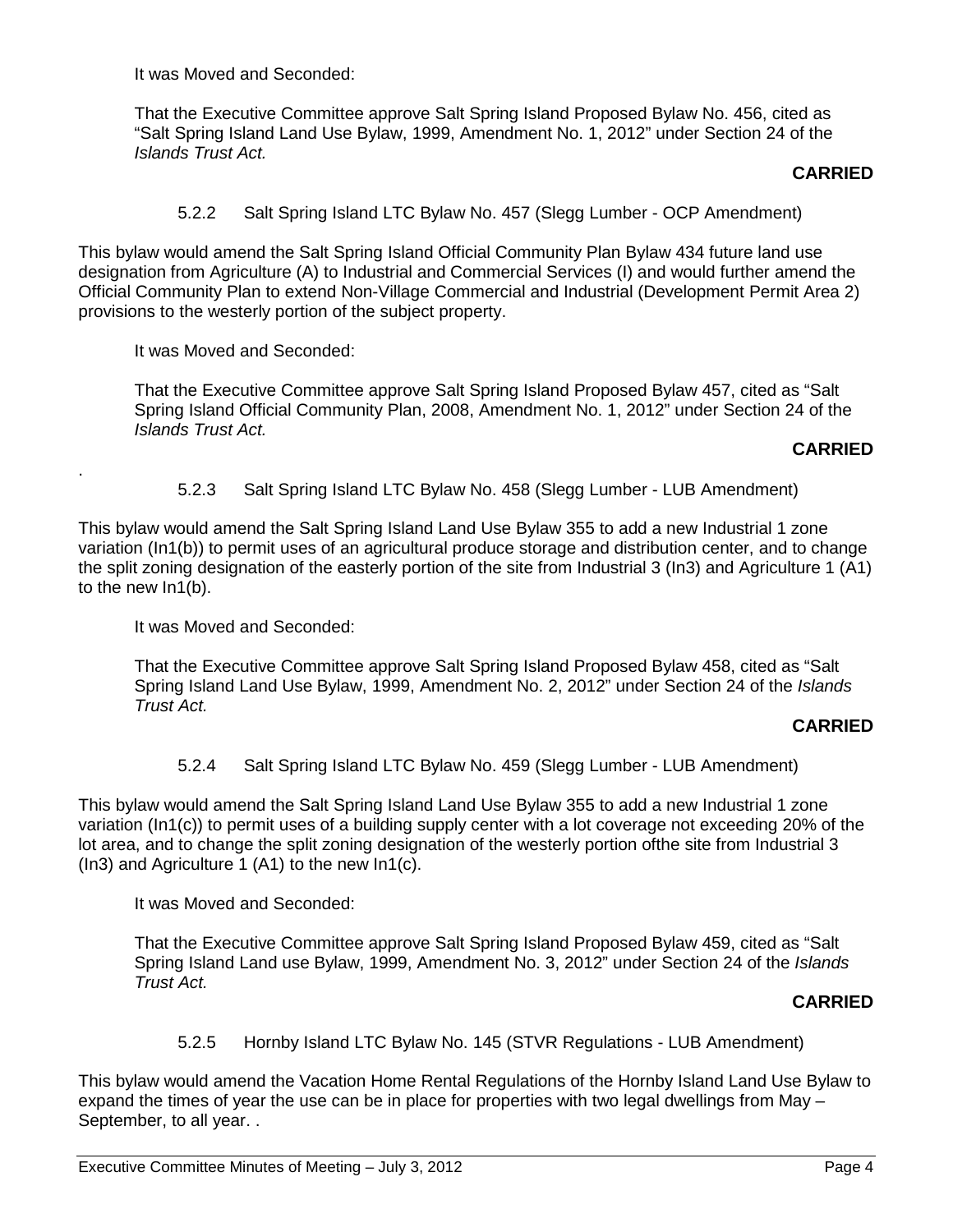It was Moved and Seconded:

That the Executive Committee approve Hornby Island Local Trust Committee Bylaw No. 145, cited as "Hornby Island Land Use Bylaw No. 86, 1993, Amendment No. 1, 2012" under Section 24 of the *Islands Trust Act*.

# **CARRIED**

5.2.6 Mayne Island LTC Bylaw No. 157

This bylaw will amend the Mayne Island Land Use Bylaw (LUB) for the purpose of rezoning a property at 568 Fernhill Road from the current C3(a) Service Commercial zone to the C1(c) Settlement Commercial zone. The permitted uses for the C1(c) zone are proposed to be retail sales, accessory dwelling, and accessory uses buildings and structures.

It was Moved and Seconded:

That the Executive Committee approve Mayne Island Local Trust Committee Bylaw No. 157, cited as "Mayne Island Land Use Bylaw No.146, 2008, Amendment No. 1, 2012", under Section 24 of the *Islands Trust Act*.

# **CARRIED**

5.2.7 North Pender Island LTC Bylaw No. 190

Consideration of this bylaw was deferred to the July 24 Executive Committee meeting.

5.2.8 North Pender Island LTC Bylaw No. 191

This bylaw would amend the North Pender Island Land Use Bylaw rezone Water 1 (a marine water zone) to include W1 (b) a site-specific zone to permit 'placement of a marine geothermal loop for the purpose of domestic heating and cooling accessory to the upland residential property'.

It was Moved and Seconded:

That the Executive Committee approve North Pender Island Local Trust Committee Bylaw No. 191, cited as "North Pender Island Land Use Bylaw 103, 1996, Amendment No. 2, 2012", under Section 24 of the *Islands Trust Act*.

# **CARRIED**

#### **6. ADMINISTRATIVE SERVICES** (C. Shelest)

#### **6.1 Updates**

6.1.1 Director's Update

Director of Administrative Services Cindy Shelest updated the Executive Committee on follow up action list items and current activities.

#### **6.2 Other**

6.2.1 H. Holm re: Contract Awards Policy

Members reviewed correspondence from Harlene Holm suggesting changes to the Islands Trust policy regarding contract awards. Staff recommended referring this issue to the Financial Planning Committee to consider the suggested amendments to the Procurement Policy.

It was Moved and Seconded: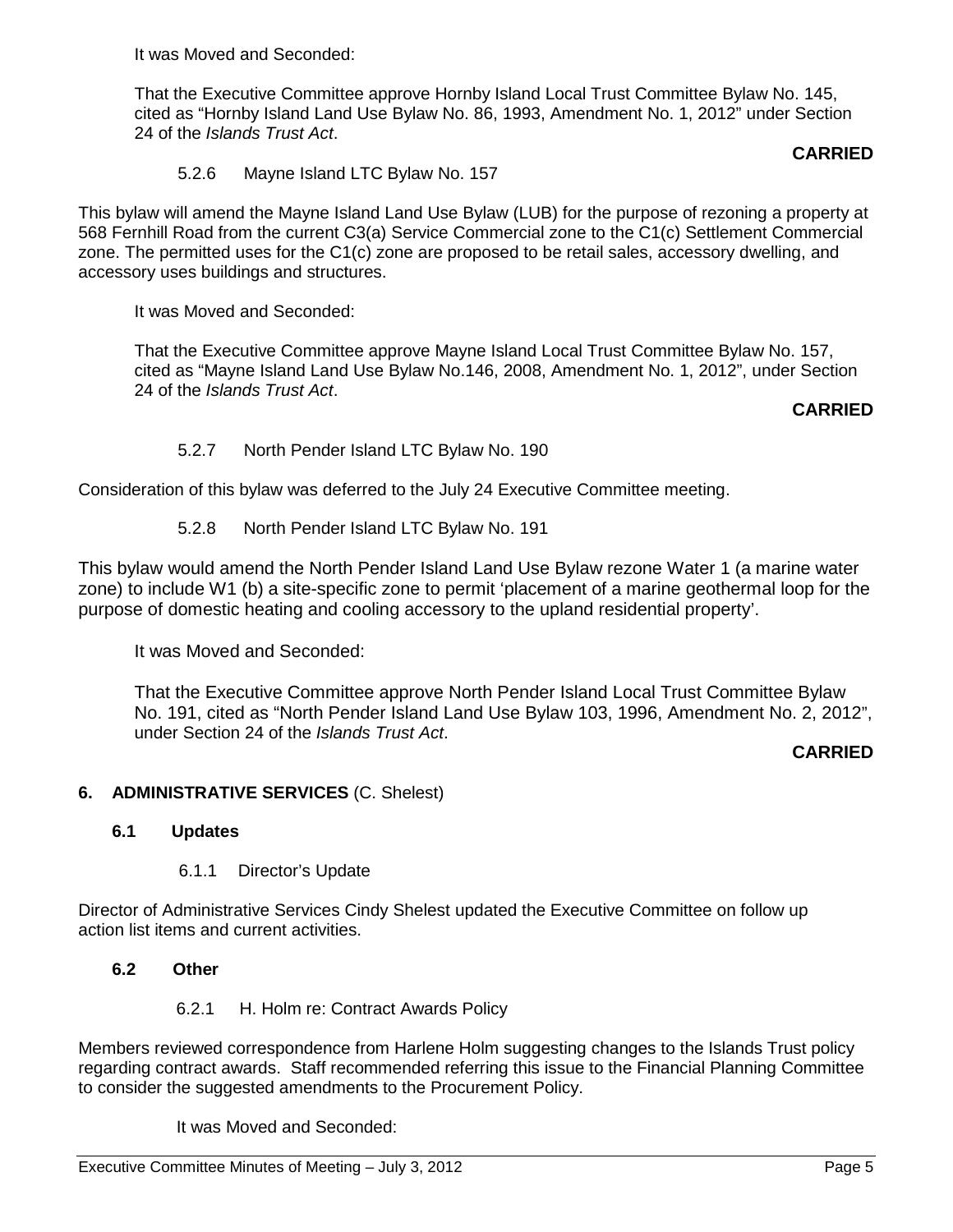That the Executive Committee request staff to refer the above noted letter and issue to the Financial Planning Committee for review and consideration and for staff to reply to the writer advising of such.

# **CARRIED**

# 6.2.2 Trustee Laptops Summary

Cindy will advise trustees who do not currently have a laptop that one will be available upon request.

# 6.2.3 Village of Belcarra re: Carbon Offsets

Executive Committee members reviewed a letter from the Village of Belcarra informing local governments of its recent resolution to not purchase carbon offsets to become carbon neutral as contemplated by the BC/UBCM Climate Action Charter.

# **7. EXECUTIVE/TRUST COUNCIL** (L. Adams - Absent)

# **7.1 CAO Update**

Due to the absence of the Chief Administrative Officer, no report provided.

# **7.2 Other**

7.2.1 Executive Committee Meeting and Teleconference Schedule

Members discussed whether to adjust the timing of Executive Committee meetings and teleconferences and agreed to keep the current schedule, adding additional electronic meetings, as required.

# **7.3 Post June 2012 Trust Council**

7.3.1 Roundtable

Executive Committee and senior staff provided comments and feedback regarding the June 2012 Islands Trust Council meeting.

# 8.1.2 Trustee Comments/Requests

Members and senior staff reviewed and discussed the post Council comments provided by Trustees Johnston and Law, for consideration when planning future Council meetings and procedures.

Staff was requested to forward the draft Council Committee meeting agendas to the respective Executive Committee representative, and for the respective Executive Committee member to correspond with their Council Committee Chair and senior staff contact prior to the respective meeting.

The usefulness of planning team meetings at Council versus holding electronically or in local area was discussed and how to make the Local Planning Session more relevant to all Council members. Staff was requested to advise trustees that that team meetings will be held outside of Council meetings, either electronically or at an agreed location.

#### 8.1.3. Trust Council Followup Action List

Provided for information.